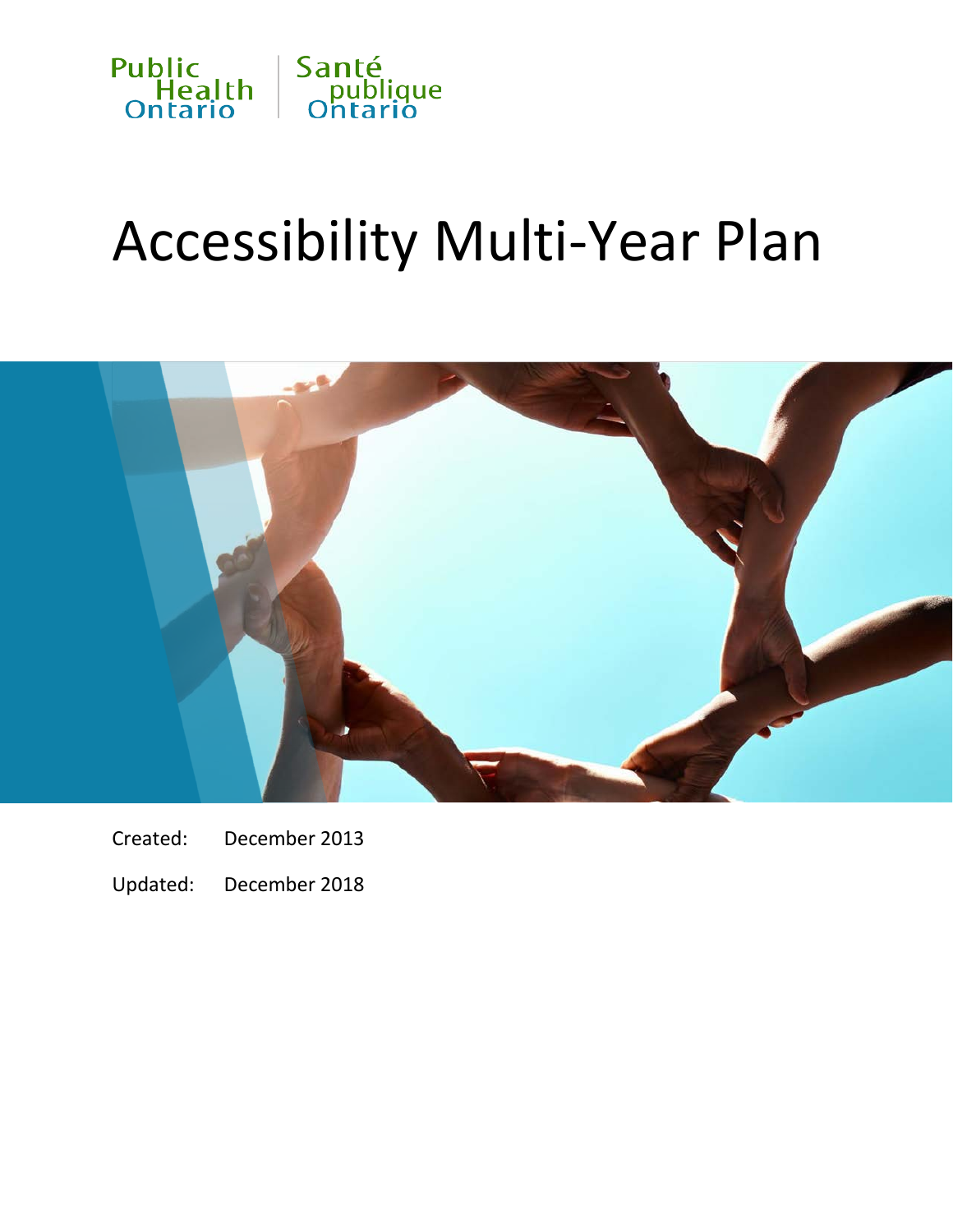### Public Health Ontario

Public Health Ontario is an agency of the Government of Ontario dedicated to protecting and promoting the health of all Ontarians and reducing inequities in health. Public Health Ontario links public health practitioners, frontline health workers and researchers to the best scientific intelligence and knowledge from around the world.

Public Health Ontario provides expert scientific and technical support to government, local public health units and health care providers relating to the following:

- communicable and infectious diseases
- infection prevention and control
- environmental and occupational health
- emergency preparedness
- health promotion, chronic disease and injury prevention
- public health laboratory services

Public Health Ontario's work also includes surveillance, epidemiology, research, professional development and knowledge services. For more information, visit publichealthontario.ca.

How to cite this document:

Ontario Agency for Health Protection and Promotion (Public Health Ontario). Accessibility multi-year plan. Toronto, ON: Queen's Printer for Ontario; 2018.

©Queen's Printer for Ontario, 2018

Public Health Ontario acknowledges the financial support of the Ontario Government.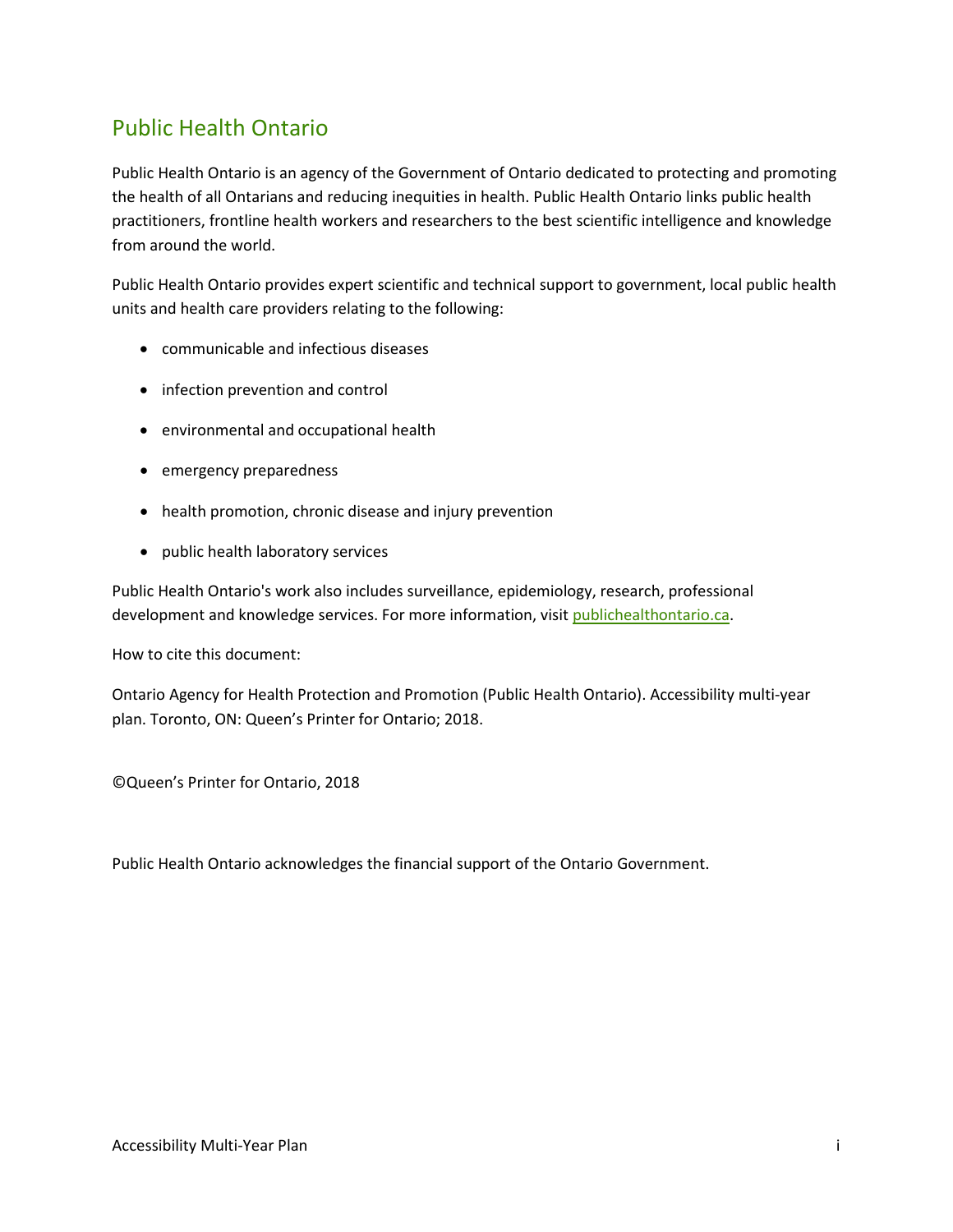## **Contents**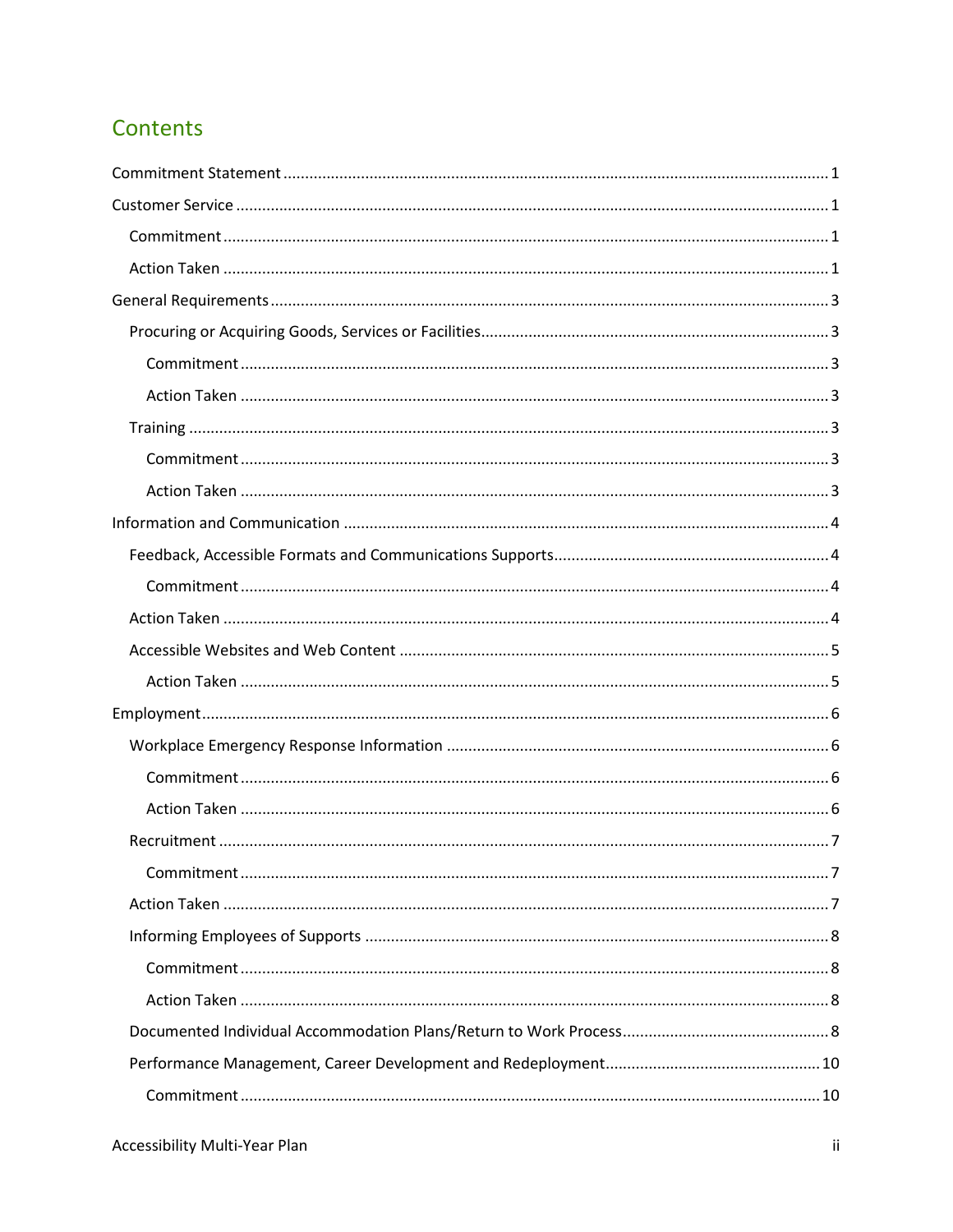| Action |  |
|--------|--|
|--------|--|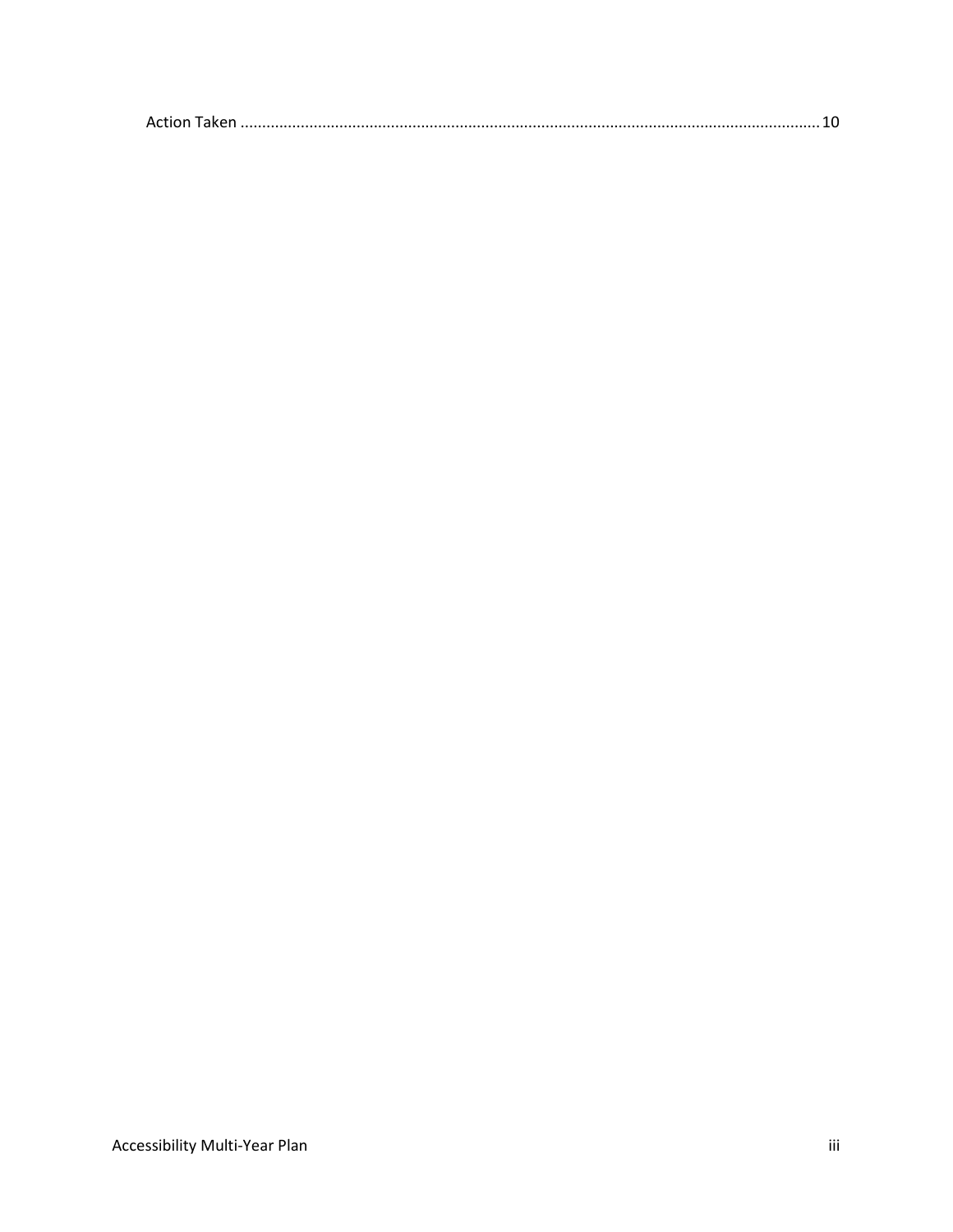## <span id="page-4-0"></span>Commitment Statement

Public Health Ontario (PHO) is committed to ensuring equal access and participation for people with disabilities. We are committed to treating people with disabilities in a way that allows them to maintain their dignity and independence. We believe in integration and we are committed to meeting the needs of people with disabilities in a timely manner. We will do so by removing and preventing barriers to accessibility and by meeting our accessibility requirements under the **Accessibility for Ontarians with** [Disabilities Act \(AODA\)http://www.e-](http://www.e-laws.gov.on.ca/html/source/regs/english/2011/elaws_src_regs_r11191_e.htm)

[laws.gov.on.ca/html/source/regs/english/2011/elaws\\_src\\_regs\\_r11191\\_e.htm](http://www.e-laws.gov.on.ca/html/source/regs/english/2011/elaws_src_regs_r11191_e.htm) and applicable regulations.

Under the AODA and applicable regulations, the following standards are applicable to PHO:

- Customer Service
- General Requirements
- Information and Communications
- Employment

## <span id="page-4-1"></span>Customer Service

## <span id="page-4-2"></span>Commitment

Since 2010, PHO has been in compliance with the Customer Service Regulation under the AODA and will continue to comply with the regulation.

PHO is committed to excellence in serving all members of the public, including persons with disabilities, and it will carry out its functions in a manner which delivers accessible service to all members of the public.

PHO is committed to providing its goods and services in a way that respects the dignity and independence of persons with disabilities. This commitment will be integrated wherever possible and will ensure that persons with disabilities have equitable services and access to our goods and services, in the same place and in a similar way as other members of the public.

## <span id="page-4-3"></span>Action Taken

The following measures have been implemented by PHO: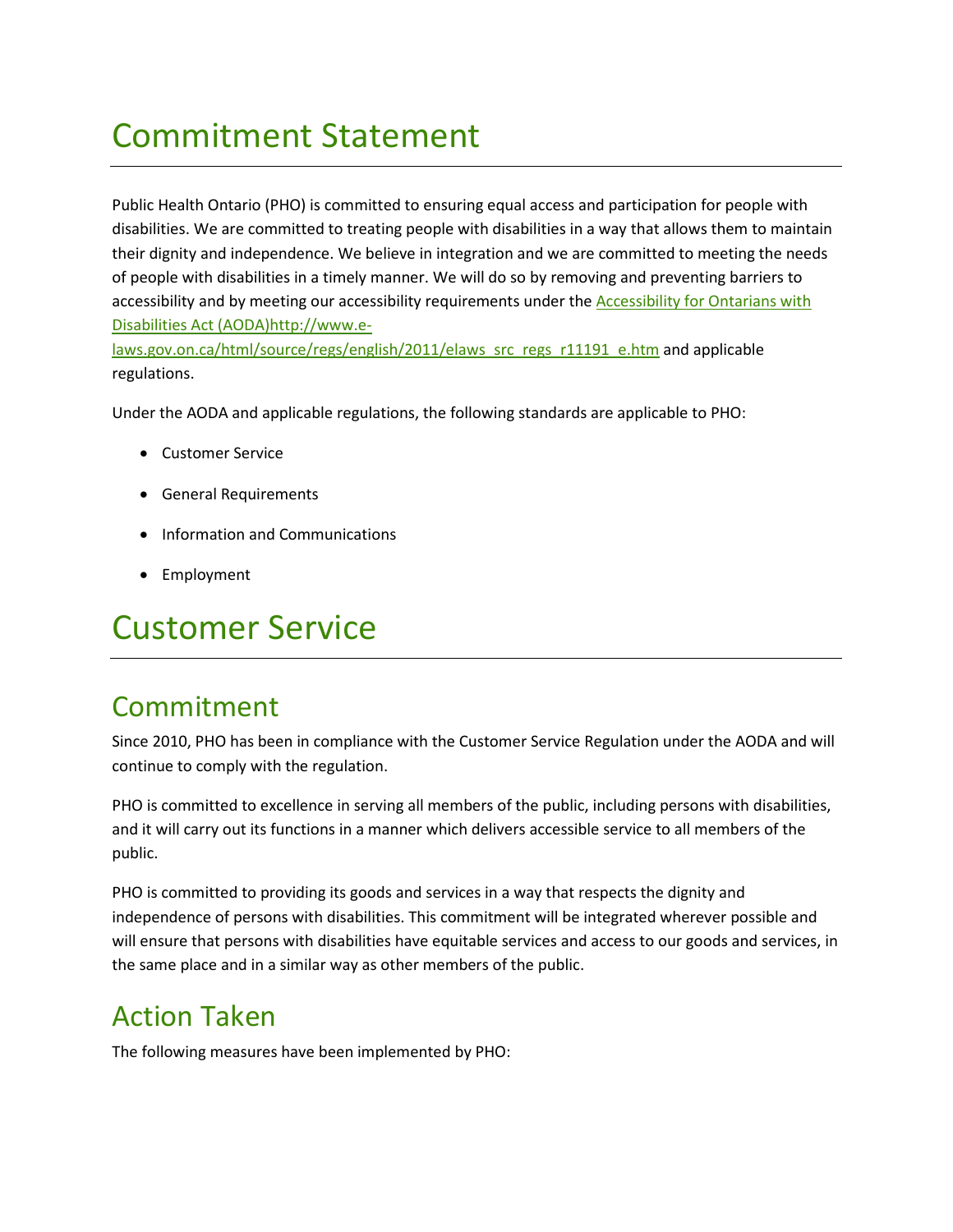- Providing education to all persons who, on behalf of PHO, deal with the public or other third parties, provide services to the public, or are involved in the development and approvals of members of the public service policies, practices, and procedures, in order to provide the best possible service to all members of the public, including persons with disabilities.
- Ensuring staff are trained and familiar with various assistive devices that may be used by members of the public with disabilities who are accessing PHO's goods or services.
- Tracking and recording accessibility training.
- Offering to communicate with members of the public by alternate means and formats if telephone communication is not suitable to their needs.
- Ensuring members of the public who use assistive devices or supports can use or benefit from our goods and services.
- Providing members of the public with notice in the event of a planned or unexpected disruption of service or inaccessibility of facilities used by persons with disabilities, by placing such notices at all public entrances and service counters on PHO premises and, when applicable, publishing on the PHO web site.
- Ensuring the design and delivery of events and activities will be accessible to any member of the public and any products related to the event will be provided in an alternate format upon request.
- Committing to provide any goods produced by PHO (e.g., reports, learning materials) in alternate formats and media to meet the needs of individuals upon request.
- Continuing to welcome and appreciate feedback from persons with disabilities through multiple communication channels.
- Providing PHO's Customer Service accessibility policy in an appropriate accessible format upon request.
- Reporting compliance with the members of the Customer Service Standard on the Accessibility Compliance Reporting tool at [Service Ontario 's One -Source for Business](https://www.appmybizaccount.gov.on.ca/sodp/portal/osb/!ut/p/b0/04_Sj9CPykssy0xPLMnMz0vMAfIjCxLTU3My87Kt8ouT9Aryi0oSc_QKSpNyMpP1MvJzU_ULsh0VAfzzwt0!/) website.

#### **Required legislative compliance: January 1, 2010**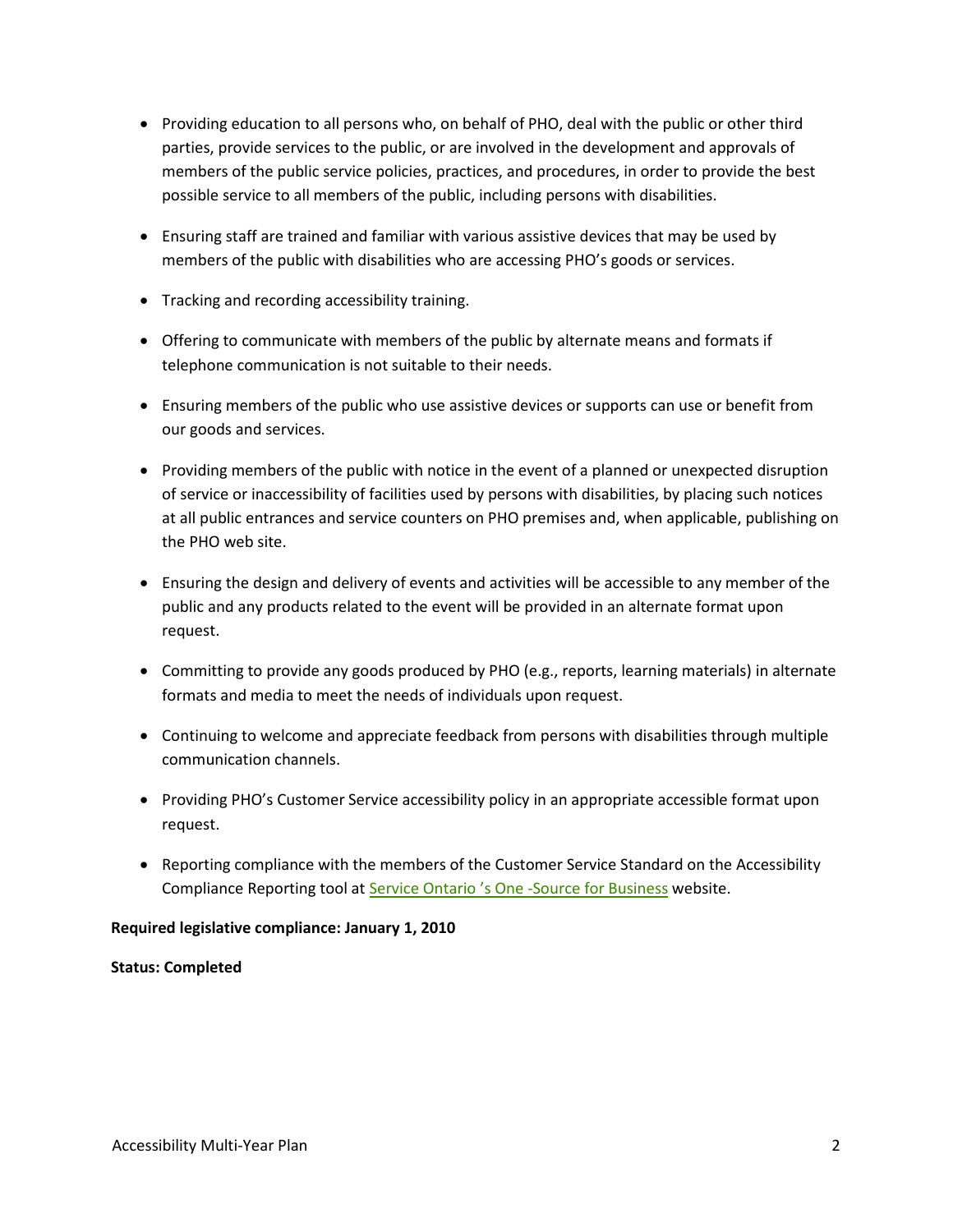## <span id="page-6-0"></span>General Requirements

## <span id="page-6-1"></span>Procuring or Acquiring Goods, Services or Facilities

### <span id="page-6-2"></span>Commitment

PHO is committed to incorporating accessibility criteria and features when procuring or acquiring goods, services, or facilities, except where it is not practicable to do so.

### <span id="page-6-3"></span>Action Taken

In accordance with the Integrated Accessibility Standard Regulation (IASR), PHO has implemented procurement processes that:

- Use accessibility criteria and features when procuring or acquiring goods, services, or facilities, except where it is not practicable to do so
- Will provide an explanation upon request in instances where PHO has decided that it is not practicable to incorporate accessibility criteria and features
- Provide educational awareness and tools to internal stakeholders and communication to external stakeholders, informing on changes to procurement procedures and purchasing criteria.

#### **Required legislative compliance: January 1, 2013**

#### **Status: Completed**

## <span id="page-6-4"></span>**Training**

### <span id="page-6-5"></span>Commitment

PHO is committed to implementing a process to ensure that all employees and students who provide goods, services, and facilities on PHO's behalf, and persons participating in the development and approval of PHO's policies, are provided with appropriate training on the requirements of the IASR and on the Ontario Human Rights Code as it pertains to persons with disabilities, and are provided with such training as soon as practicable.

### <span id="page-6-6"></span>Action Taken

In accordance with the IASR, PHO

• Determines and ensures that appropriate training on the requirements of the IASR and on the Ontario Human Rights Code as it pertains to persons with disabilities, is provided to all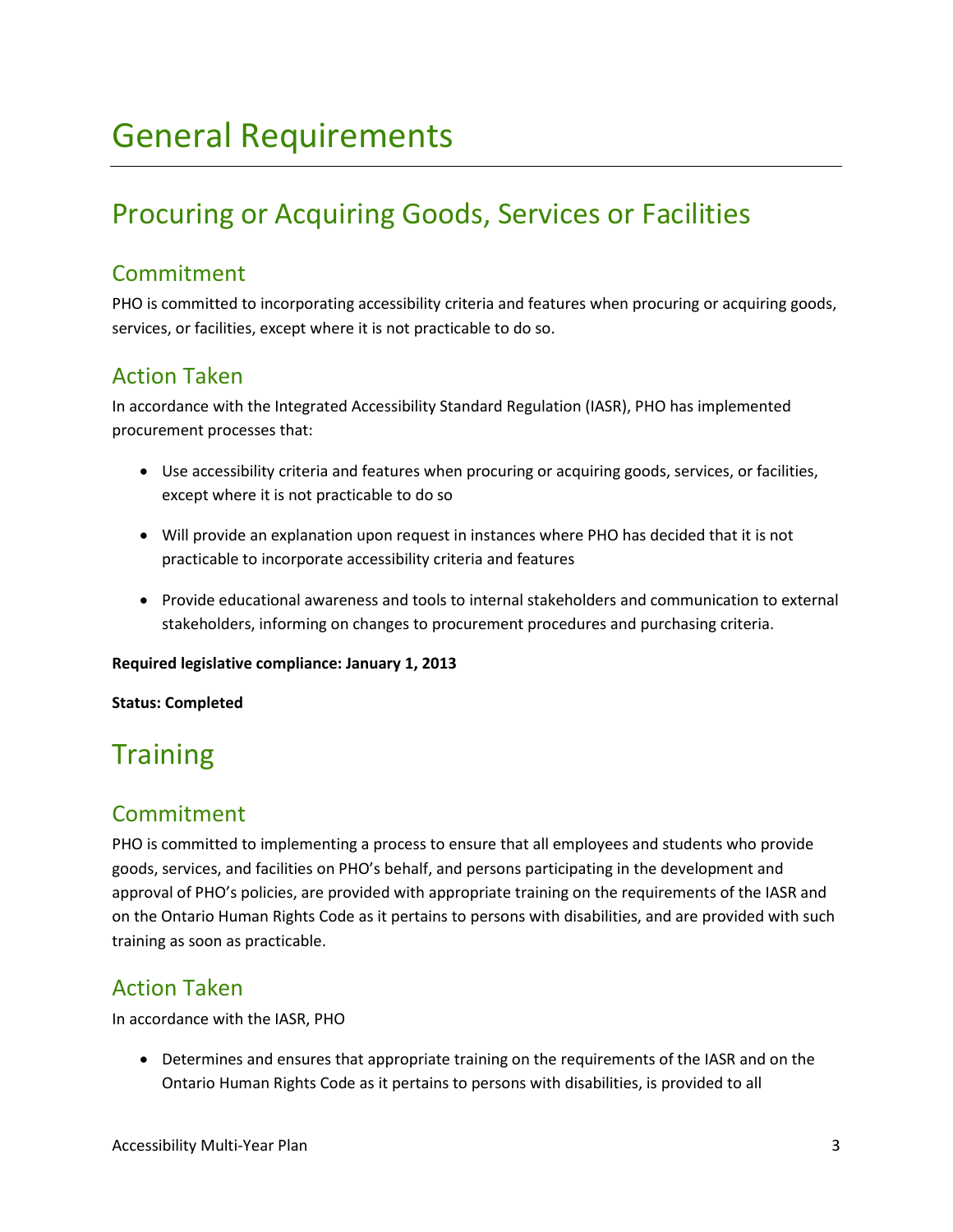employees and students who provide goods, services, and facilities on PHO's behalf, and persons participating in the development and approval of PHO's policies.

- Ensures that the training is provided to persons referenced above as soon as practicable. This will normally take place in Corporate Orientation Sessions.
- Ensures training is updated as changes occur and all individuals listed above are advised of the updates.
- Keeps and maintains a record of the training provided, including the dates that the training was provided and the number of individuals to whom it was provided.
- Ensures that training is provided on any changes to the prescribed policies on an ongoing basis.

#### **Required legislative compliance: January 1, 2014**

#### **Status: Completed**

## <span id="page-7-0"></span>Information and Communication

## <span id="page-7-1"></span>Feedback, Accessible Formats and Communications **Supports**

### <span id="page-7-2"></span>Commitment

PHO is committed to making company information and communications accessible to persons with disabilities. PHO will incorporate new accessibility requirements under the information and communication standard to ensure that its information and communications systems and platforms are accessible and are provided in accessible formats that meet the needs of persons with disabilities.

## <span id="page-7-3"></span>Action Taken

In accordance with the IASR, PHO:

- Ensures that existing and new processes for receiving and responding to feedback are accessible to persons with disabilities by providing or arranging for the provision of accessible formats and communication supports, upon request and in a timely manner and at no additional cost
- More broadly, as a general principle where accessible formats and communication supports for persons with disabilities are requested:
	- Provides or arrange for the provision of such accessible formats and communication supports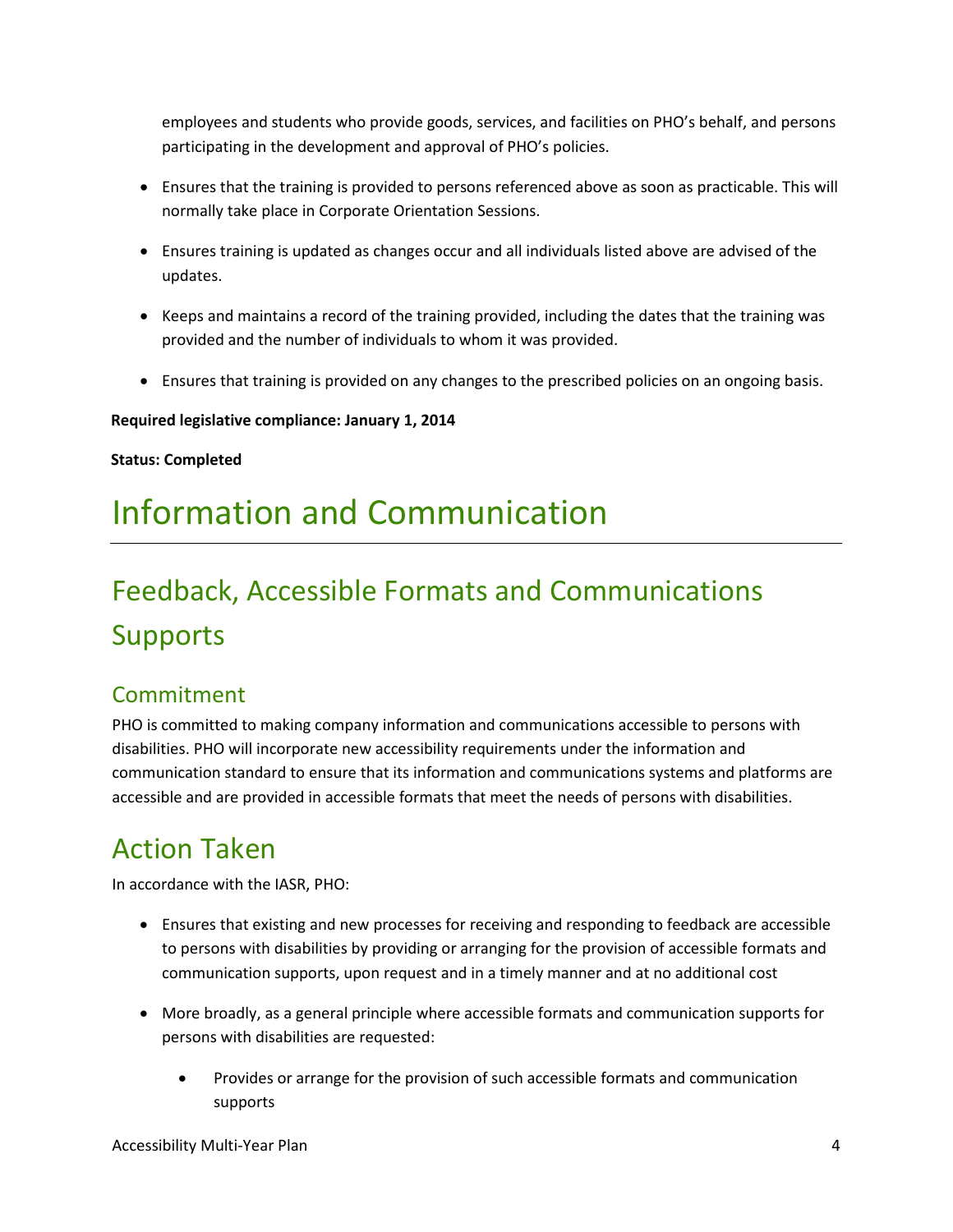- Consults with the person making the request to determine the suitability of the accessible format or communication support
- Provides or arranges for the provision of accessible formats and communication supports in a timely manner that takes into an account the person's accessibility needs due to disability, and at a cost no more than the regular cost charged to other persons
- Notifies the public about the availability of accessible formats and communication supports.

#### **Required legislative compliance:**

- **January 1, 2014 Feedback**
- **January 1, 2015 Information Accessible**

#### **Status: Completed**

## <span id="page-8-0"></span>Accessible Websites and Web Content

### <span id="page-8-1"></span>Action Taken

In accordance with the IASR, PHO will:

- Ensure [PHO's public website](http://www.publichealthontario.ca/) is compatible with third party accessibility software; accessible alternate versions can be provided if technology permits.
- Ensure AODA compliance is included as one of the criteria in selecting technology vendors for new website development initiatives.
- Make our websites and web content accessible according to the World Wide Web Consortium's.
- Ensure Web Content Accessibility Guidelines (WCAG) 2.0.
- Make public emergency information accessible when requested.

#### **Required Legislative Compliance:**

- **January 1, 2014 WCAG 2.0 Level A** new Internet websites and web content
- **January 1, 2021 WCG 2.0 Level AA** all Internet websites and web content, except where meeting the above-mentioned requirements is not practicable due to, among other things, (a) the availability of commercial software or tools or both and (b) significant impact on an implementation timeline that was planned or initiated before January 1, 2012.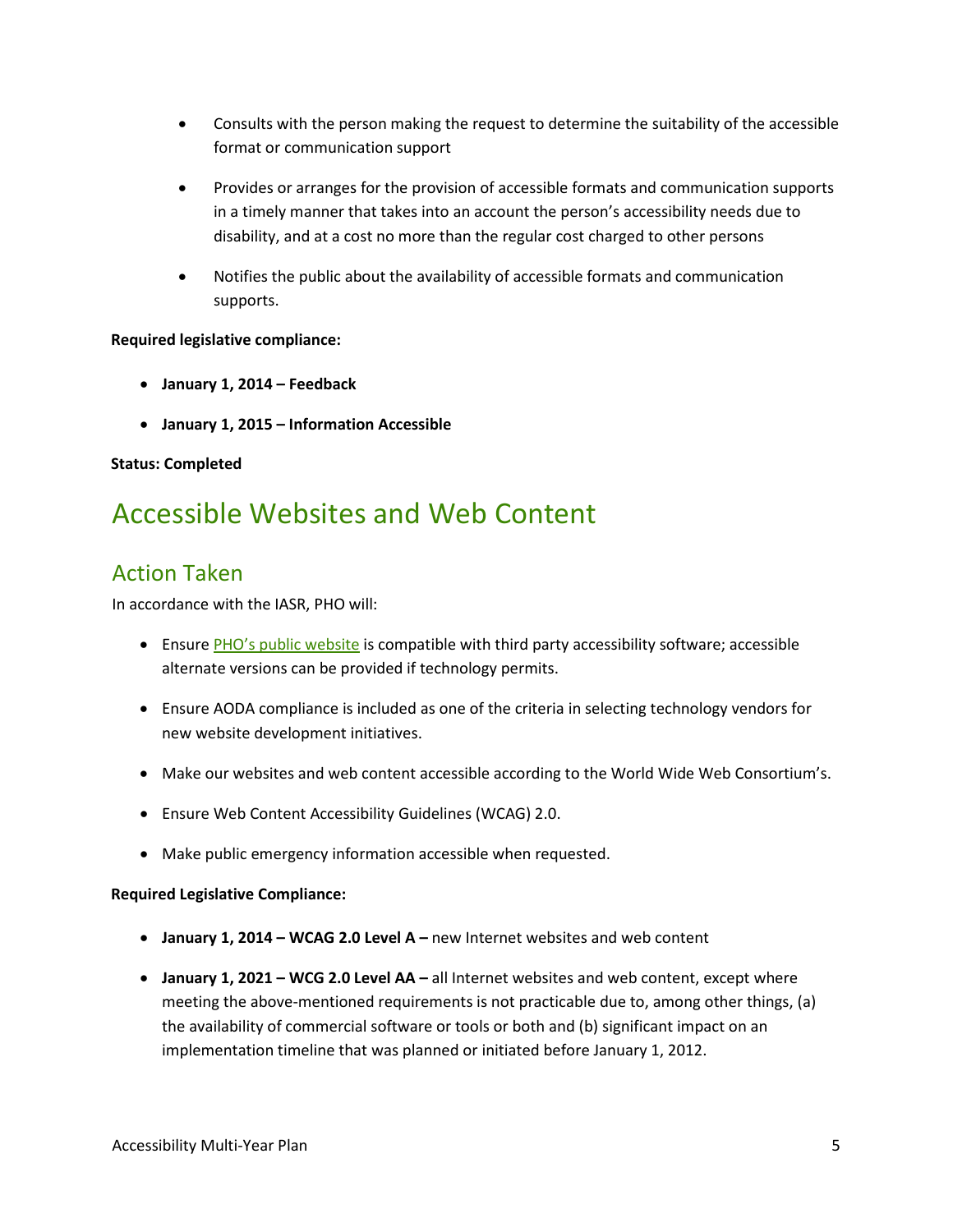**Status:** 

- **January 1, 2014, requirements Completed**
- **January 1, 2021 Completed.** Launched new Public Health Ontario website winter of 2019 that meets WCAG 2.0 Level AA. Exemptions include content posted prior to 2012, software or tools that predate WCAG 2.0 and online maps and complex diagrams.

## <span id="page-9-0"></span>Employment

## <span id="page-9-1"></span>Workplace Emergency Response Information

### <span id="page-9-2"></span>Commitment

Where PHO is aware that an employee has a disability and that there is a need for accommodation, individualized workplace emergency response information will be provided to the employee as soon as practicable if such information is necessary given the nature of the employee's disability.

### <span id="page-9-3"></span>Action Taken

The following measures were implemented by PHO:

- Individualized workplace emergency response information procedures have been developed for employees with disabilities, as required.
- Workplace Emergency Response Information plans have been prepared for employees who have disclosed a disability and who are being accommodated according to their disabilities.
- Where required, PHO provides assistance to specific disabled employees, with the disabled employees' prior consent, to help them evacuate the workplace in case of an emergency or disaster. These plans for providing assistance have been set out in individualized emergency plans for the employees.
- These individualized emergency plans have been communicated to the employees' respective managers and appropriate Health and Safety members (i.e., Building Fire Warden), on an "as needed" basis.
- On an ongoing and regular basis, and as per the applicable terms of the IASR, PHO will review and assess general workplace emergency response procedures and individualized emergency plans to ensure accessibility issues are addressed.

#### **Required legislative compliance: January 1, 2012**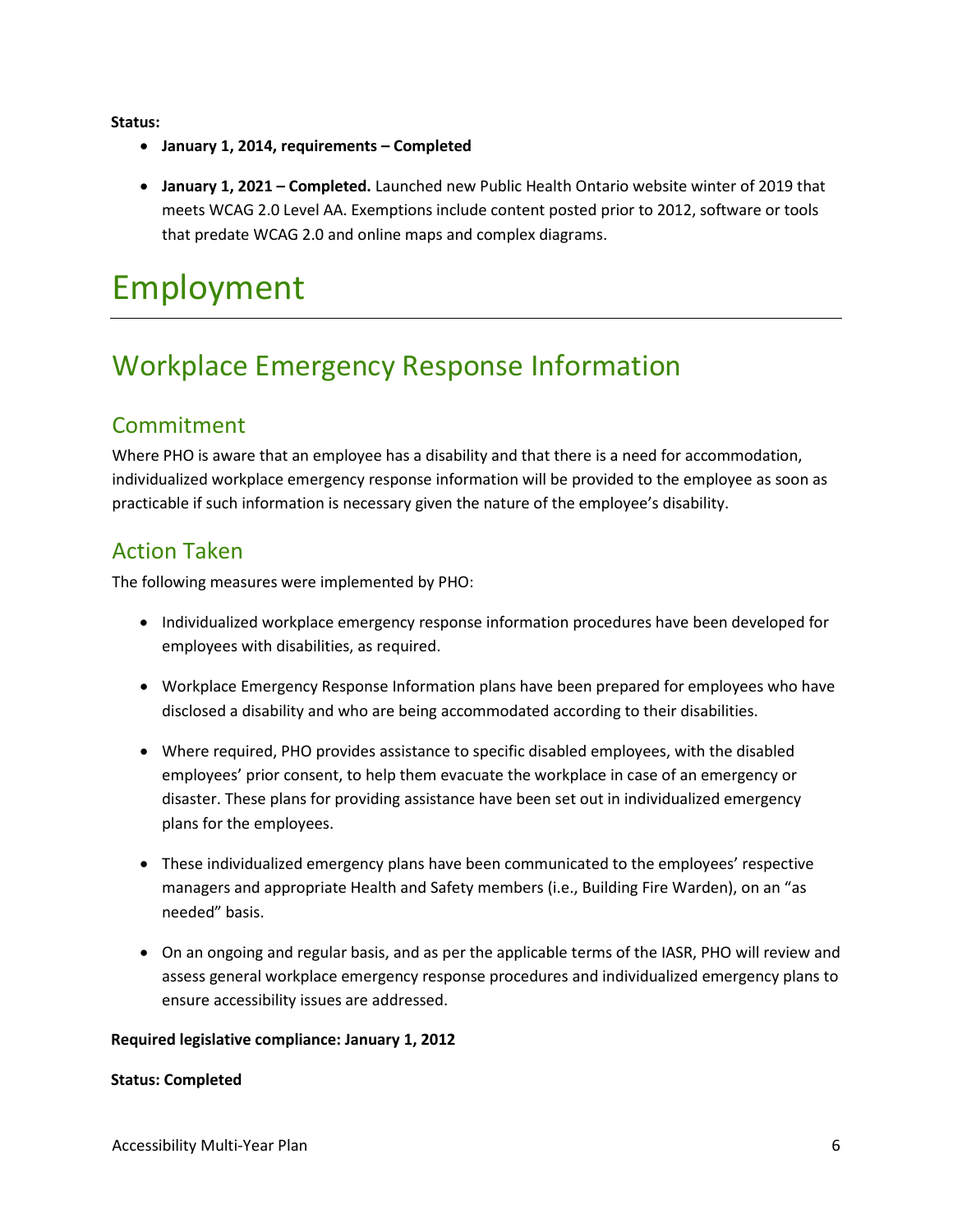## <span id="page-10-0"></span>Recruitment

### <span id="page-10-1"></span>Commitment

PHO is committed to fair and accessible employment practices that attract and retain employees with disabilities. This includes providing accessibility across all stages of the employment cycle.

### <span id="page-10-2"></span>Action Taken

In accordance with the IASR, PHO:

- Notifies employees and the public of the availability of accommodation for applicants with disabilities in the recruitment process.
- Reviews and modifies existing recruitment policies, procedures, and processes, as necessary.
- Indicates that accommodation is available for applicants with disabilities, on PHO's website and on job postings.
- Work with suppliers to ensure external Web pages are compliant with the Information and Communication Standards under the IASR's requirements.
- Notifies job applicants—when they are individually selected to participate in an assessment or selection process—that accommodations are available upon request in relation to the materials or processes to be used in the assessment/selection process. This will include:
	- Inclusion of availability of accommodation notices as part of the script in the scheduling of an interview and/or assessment.
	- Provision of suitable accommodations in a manner that takes into account the applicant's accessibility needs due to disability, if a selected applicant requests an accommodation.
- When making offers of employment, PHO notifies the successful applicant of its policies for accommodating employees with disabilities. When accommodation is required, PHO develops a workplace accommodation plan in accordance with PHO's Workplace Accommodation and Return to Work policy and Flexible Work Arrangements Policy.

#### **Required legislative compliance: January 1, 2014**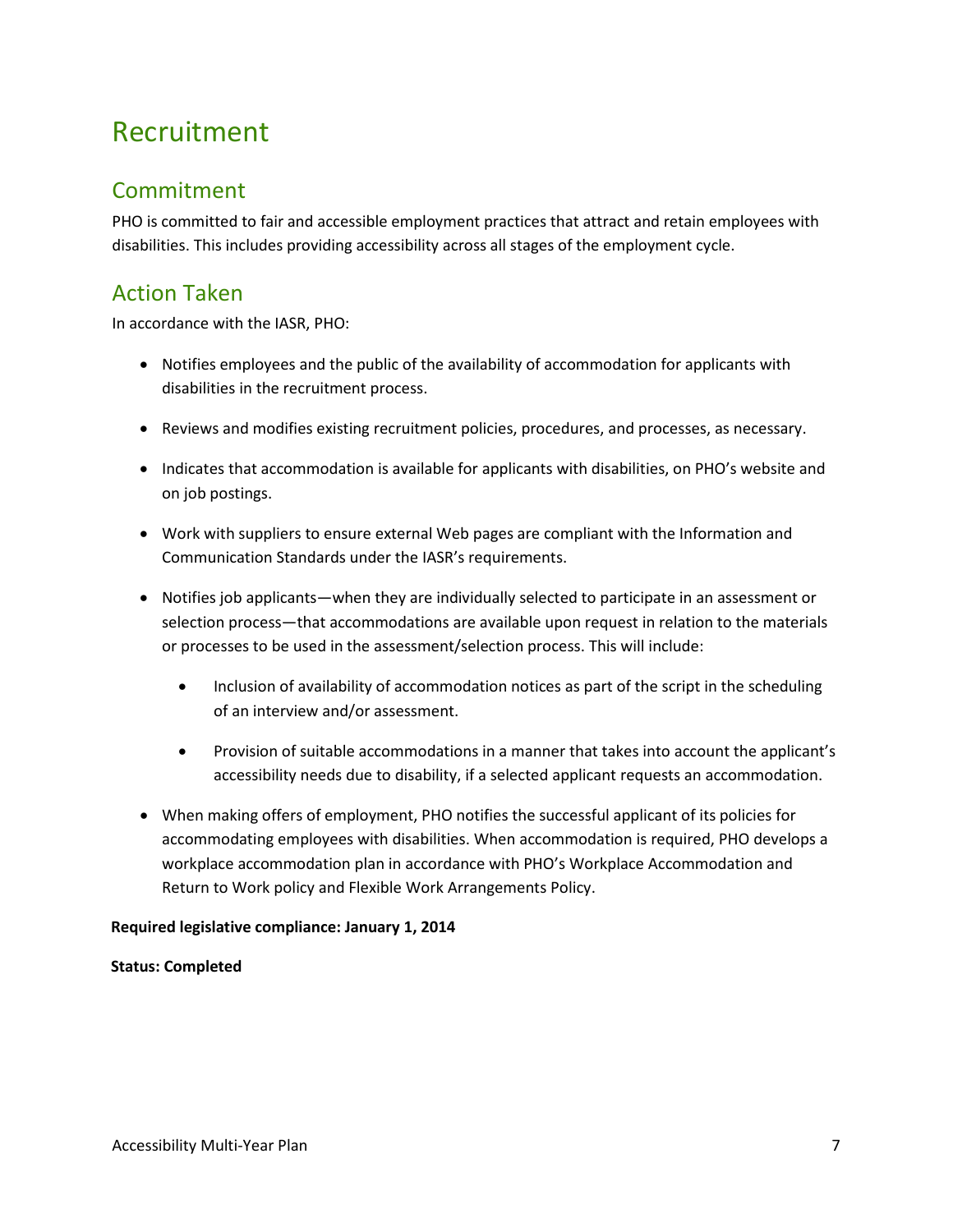## <span id="page-11-0"></span>Informing Employees of Supports

### <span id="page-11-1"></span>Commitment

In accordance with the IASR, PHO will inform all employees of policies that support employees with disabilities including, but not limited to, policies on the provision of job accommodations that take into account an employee's accessibility needs due to a disability.

## <span id="page-11-2"></span>Action Taken

This includes:

- Informs current employees and new hires of PHO's policies supporting employees with disabilities including, but not limited to, policies on the provision of job accommodations that take into account an employee's needs due to disability.
- Provides information under this section as soon as practicable after the new employee begins employment, specifically in the orientation process.
- Keeping employees up to date on changes to existing policies on job accommodations with respect to disability.
- Where an employee with a disability so requests it, PHO provides or arranges for provision of suitable accessible formats and communications supports for information that is:
	- needed in order to perform the employee's job.
	- generally available to employees in the workplace.
- In meeting the obligations to provide the information that is set out in the paragraph above, PHO will consult with the requesting employee in determining the suitability of an accessible format or communication support.

#### **Required legislative compliance: January 1, 2014**

#### **Status: Completed**

## <span id="page-11-3"></span>Documented Individual Accommodation Plans/Return to Work Process

### Commitment

PHO will incorporate accessibility requirements under the IASR to ensure that barriers in accommodation and return to work processes are eliminated and corporate policies surrounding accommodation and return to work are followed, where applicable.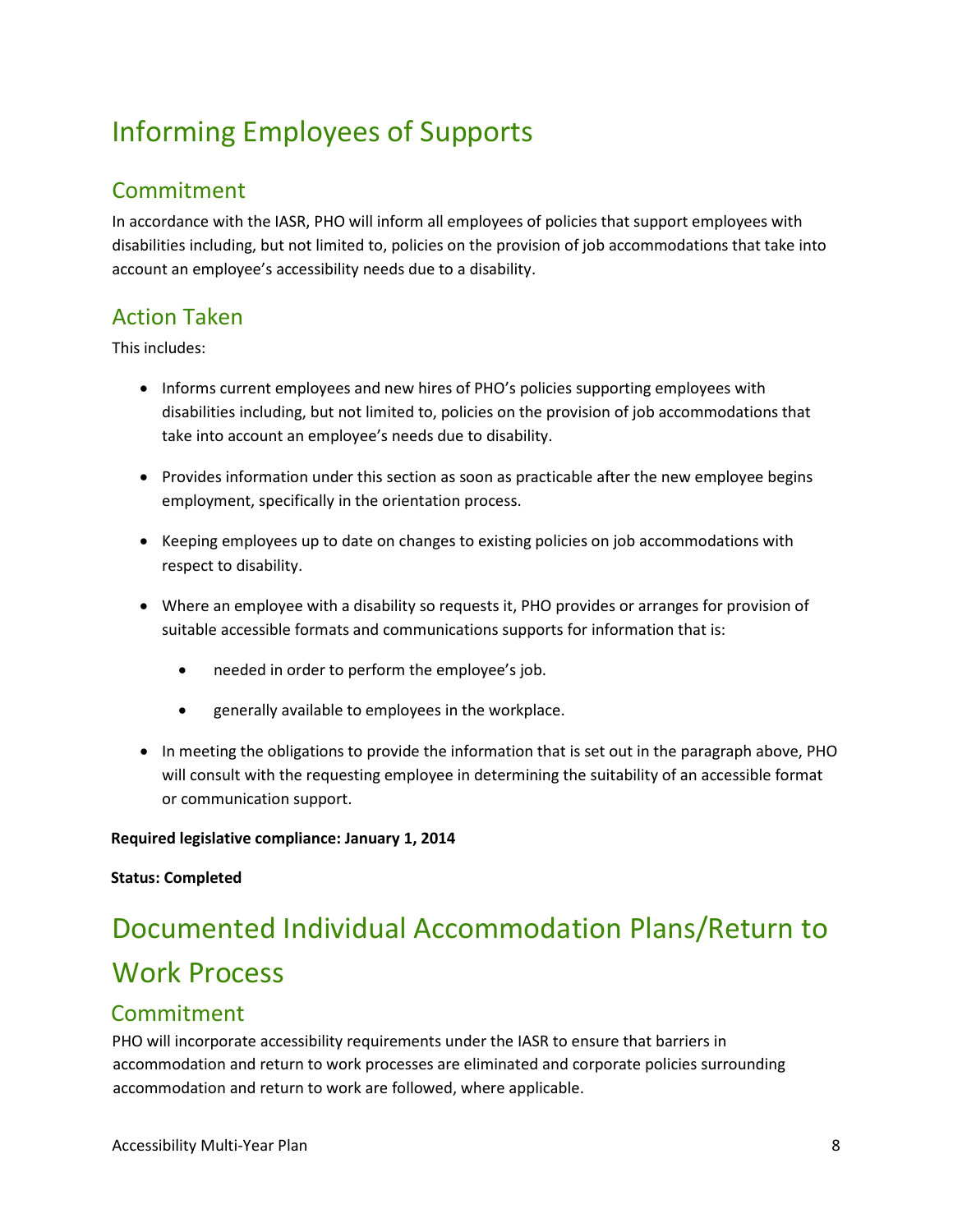### Action Taken

PHO's existing policies include steps that PHO takes to accommodate an employee with a disability and to facilitate an employee's return to work after absenteeism due to disability.

PHO reviews and assesses the existing policies to ensure that they include a process for the development of documented individual accommodation plans for employees with a disability, if such plans are required.

PHO ensures that the process for the development of documented individual accommodation plans includes the following elements, in accordance with the provisions of the IASR:

- The manner in which the employee requesting accommodation can participate in the development of the plan.
- The means by which the employee is assessed on an individual basis.
- The manner in which PHO can request an evaluation by an outside medical or other expert, at PHO's expense, to assist PHO in determining if and how accommodation can be achieved.
- The manner in which the employee can request participation of a representative from his or her bargaining agent where an employee is in the bargaining unit, or the participation of another representative from the workplace where an employee is not in the bargaining unit.
- Protecting the privacy of the employee's personal information.
- Outlining the frequency in which individual accommodation plans will be reviewed and updated and the manner in which this will be done.
- Including in the process the means of providing the individual accommodation plan in a format that takes into account the employee's accessibility needs.
- If individual accommodation plans are established, ensure that they include:
	- individualized workplace emergency response information that is required.
	- any information regarding accessible formats and communication supports that have been provided for or arranged, in order to provide the employee with:
		- information that is needed in order to perform the employee's job.
		- information that is generally available to employees in the workplace.
- Identify any other accommodation to be provided to the employee.

PHO ensures that the return to work process as set out in its existing policies outlines the steps PHO will take to facilitate the employee's return to work after a disability-related absence, outlines the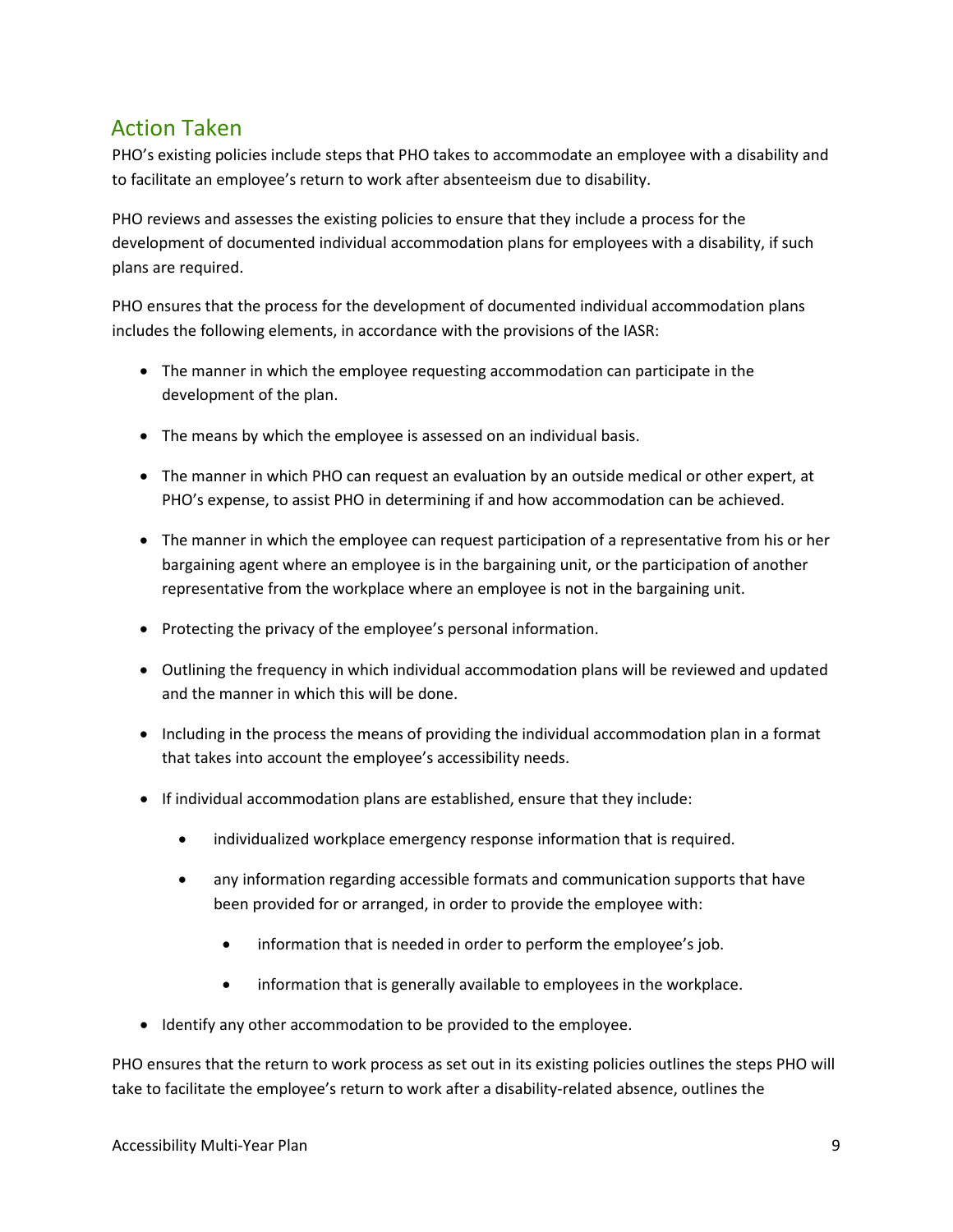development of a written individualized return to work plan for such employees, and requires the use of individual accommodation plans, as discussed above, in the return to work process.

**Required Legislative compliance: January 1, 2014** 

**Status: Completed** 

## <span id="page-13-0"></span>Performance Management, Career Development and Redeployment

### <span id="page-13-1"></span>Commitment

PHO will take into account the accessibility needs of employees with disabilities, as well as individual accommodation plans:

- When using its performance management process in respect of employees with disabilities
- When providing career development and advancement to its employees with disabilities
- When redeploying employees with disabilities.

### <span id="page-13-2"></span>Action Taken

In accordance with the IASR, PHO:

- Reviews, assesses and, as necessary, modifies existing policies, procedures, and training to ensure compliance with the IASR;
- Takes the accessibility needs of employees with disabilities and, as applicable, their individualized accommodation plans, into account when:
	- assessing performance
	- managing career development and advancement
	- redeployment is required
- Takes into account the accessibility needs of employees with disabilities when providing career development and advancement to its employees with disabilities, including notification of the ability to provide accommodations on internal job postings.

#### **Required Legislative compliance: January 1, 2014**